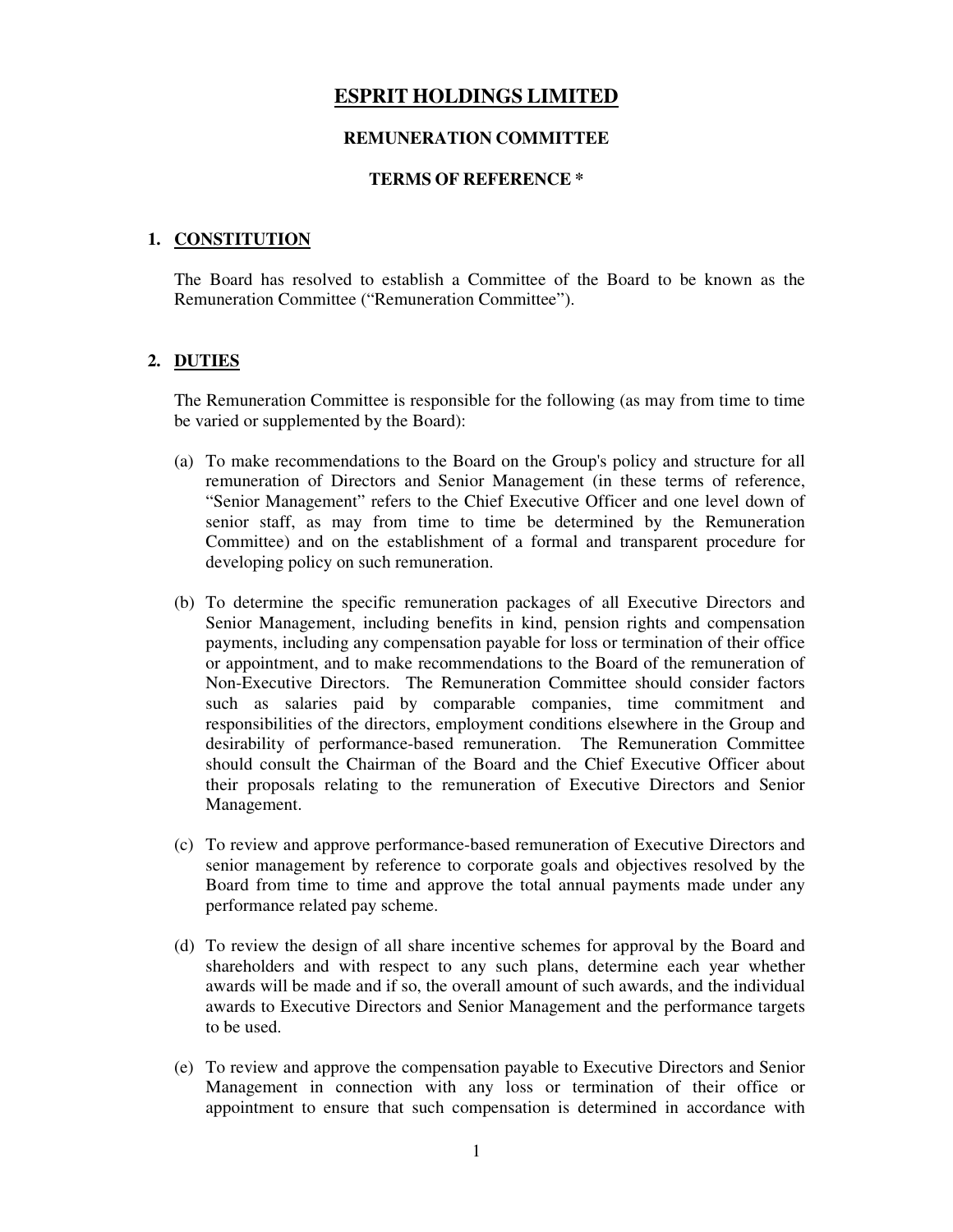relevant contractual terms and that such compensation is otherwise fair and not excessive for the Group.

- (f) To review and approve compensation arrangements relating to dismissal or removal of Directors for misconduct to ensure that such arrangements are determined in accordance with relevant contractual terms and that any compensation payment is otherwise reasonable and appropriate.
- (g) To ensure that no Director or any of his associates is involved in deciding his own remuneration.
- (h) To advise the shareholders on how to vote with respect to any service contracts of Directors that require shareholders' approval under the Rules Governing the Listing of Securities on The Stock Exchange of Hong Kong Limited.
- (i) To review the basis of and, if the Remuneration Committee so decides, approve any significant discretionary payment to an employee who is neither a Director nor a member of Senior Management but who is related to any Director or any member of Senior Management.

# **3. SUPPORT FROM THE COMPANY**

The Remuneration Committee is authorised by the Board to utilize all such resources as are required for it to discharge its duties and to have access to professional advice if considered necessary. The Remuneration Committee shall be exclusively responsible for establishing the selection criteria, selecting, appointing and setting the terms of reference for any remuneration consultants who advise the Remuneration Committee, and to obtain reliable, up-to-date information about remuneration in other companies or in the market.

# **4. MEMBERSHIP**

- (a) The Remuneration Committee shall be appointed by the Board in consultation with the Chairman of the Remuneration Committee from amongst the Executive Directors and/or the Non-Executive Directors of the Company.
- (b) The Remuneration Committee shall consist of not less than three (3) members and the majority of which should be Independent Non-Executive Directors.
- (c) Appointments to the Remuneration Committee shall be co-terminus with the directorship of the relevant members (whether by retirement, rotation or otherwise).
- (d) The Board shall appoint the Remuneration Committee Chairman. In the absence of the Chairman and/or his appointed deputy, the remaining members present shall elect one of themselves to chair the meeting.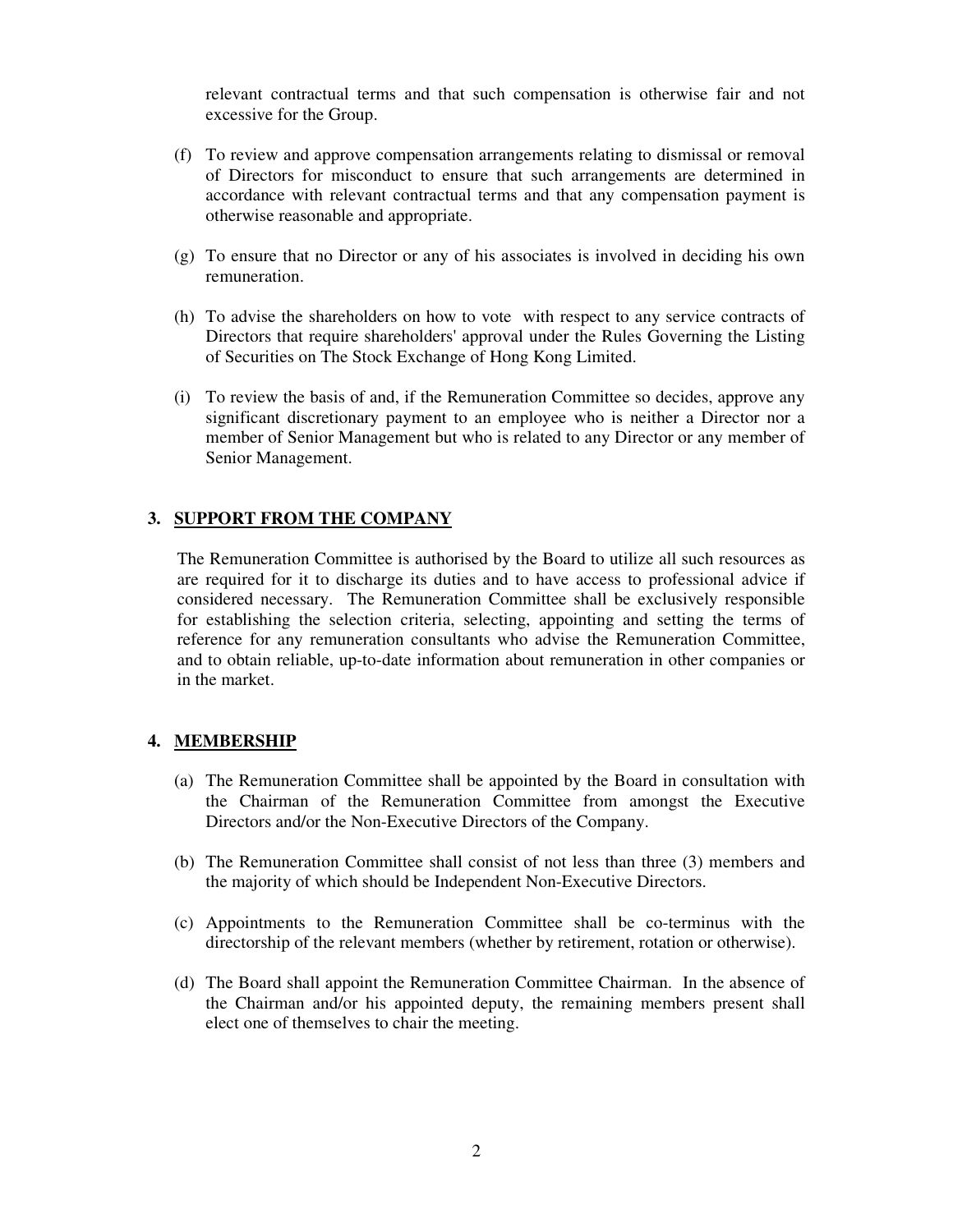# **5. MEETING**

## **(a) Notice**

- (i) Meetings of the Remuneration Committee shall be summoned by the chairman or the Company Secretary or a person designated by the Company Secretary at the request of any of its members.
- (ii) Unless otherwise agreed, notice of each meeting confirming the venue, time and date, together with an agenda of items to be discussed, shall be forwarded to each member of the Remuneration Committee, and any person required to attend, at least three days before the date of the meeting. Supporting papers shall be sent to Remuneration Committee members and to other attendees as appropriate, at the same time.
- (iii) Only members of the Remuneration Committee have the right to attend Remuneration Committee meetings. However, other individuals such as the Chairman, the Chief Executive Officer, the Head of Human Resources and external advisers, may be invited to attend for all or part of any meeting, as and when appropriate.

#### **(b) Quorum**

- (i) The quorum necessary for the transaction of the business of the Remuneration Committee shall be two. A duly convened meeting of the Remuneration Committee at which a quorum is present shall be competent to exercise all or any of the authorities, powers and discretions vested in or exercisable by the Remuneration Committee.
- (ii) As no Director or his associate should be involved in setting his own remuneration, relevant members of the Remuneration Committee should abstain from voting in relation to his own remuneration or that of his associates and, in addition, such member should not be counted for the purpose of constituting a quorum in relation to any resolutions concerning his own remuneration or that of his associates (i.e. a director who is a member of the Remuneration Committee, whether executive or non-executive, cannot be counted in the quorum insofar as it relates to any resolution regarding his own remuneration or that of his associates and such a Director cannot vote on his own remuneration or that of his associates, but the Director shall be counted in the quorum and be entitled to vote on any resolutions regarding the remuneration of other Directors).

### **(c) Participation**

 Members may participate in any meeting of the Remuneration Committee by means of a conference telephone or other communication equipment through which all persons participating in the meeting can communicate with each other simultaneously and instantaneously and, for the purpose of counting a quorum, such participation shall constitute presence at a meeting as if those participating were present in person.